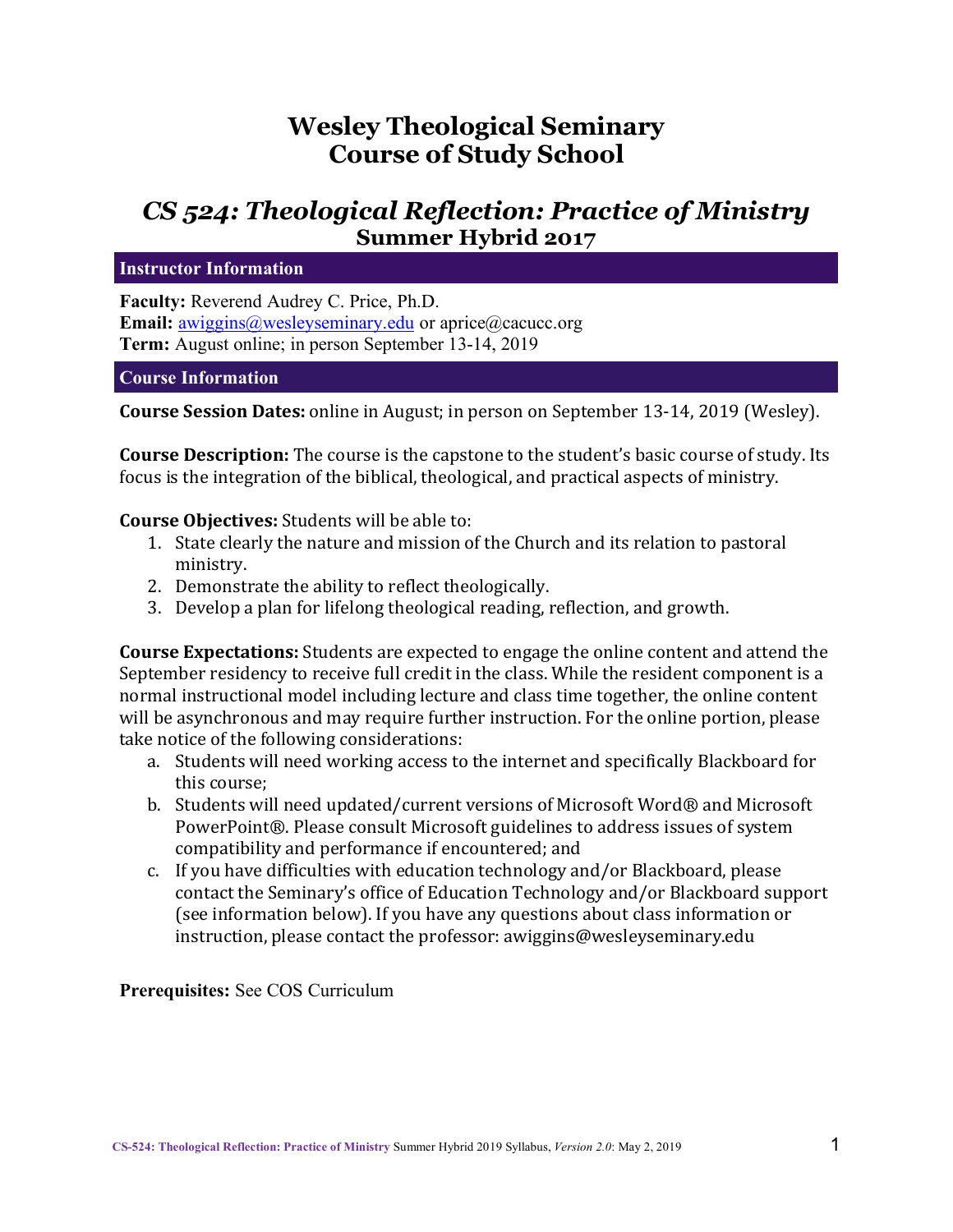# **Textbooks and Supplementary Materials**

#### **REQUIRED TEXTBOOKS**:

- 1. Willimon, William H. Pastor: The Theology and Practice of Ordained Ministry, Revised Edition (Nashville: Abingdon Press, 2016)
- 2. Cahalan, Kathleen. *Introducing the Practice of Ministrv*
- 3. Wood, Charles M. and Blue, Ellen. *Attentive to God: Thinking Theologically in Ministry* (Nashville: Abingdon Press, 2008)
- 4. Bonhoeffer, Dietrich. *Life Together: The Classic Exploration of Christian Community* (New York: HarperOne, 1954)

# **SUPPLEMENTAL TEXTBOOKS:**

#### **Assignments and Participation**

Online Assignments: Post all online assignments on Blackboard under the "Assignments" tab. There will be a submission portal for the assignments listed below.

#### **Pre-Course Assignment due August 17, 2019**

- A) Read **Chapters 1-7 and Interludes** (pg. 9-196) in *Pastor: The Theology and Practice of Ordained Ministry.* Write a 5-page paper responding to these questions:
	- 1. Willimon presents different models for pastoral ministry. Evaluate these models. Outline the strengths and weaknesses you assess in each model. Explain why.
	- 2. Which of these models are reflected in your ministry? Explain how is reflected in your ministry. What resonates with you about that model? What does Willimon have to say about this model that you find helpful? What does he say that challenges the importance you place on this model?
	- 3. Of these models, which is most important to you? Why? Which model seems the least interesting or the least like your pastoral ministry? Why do you think this is the case?
- B) Using an online generator such as www.wordle.net or www.worditout.com (or search for "word cloud generator" to find your own),
	- 1. Create and submit a single word cloud based on your **10 most recent** sermons.
		- (a) Copy and paste the text of **all** 10 sermons into a single word cloud generator (*don't do a separate word cloud for each sermon*).
		- (b) Generate the word cloud, save it (and print), and submit.
		- (c) if you normally only use outlines for your sermons, you may copy your outlines into the generator instead.
	- 2. Examine your word cloud and write a 2-page response, considering the following questions:
		- (a) Which words are the largest?
		- (b) Which are the smallest?
			- $(1)$  The larger the word, the more frequently it appears in your sermons/outlines.